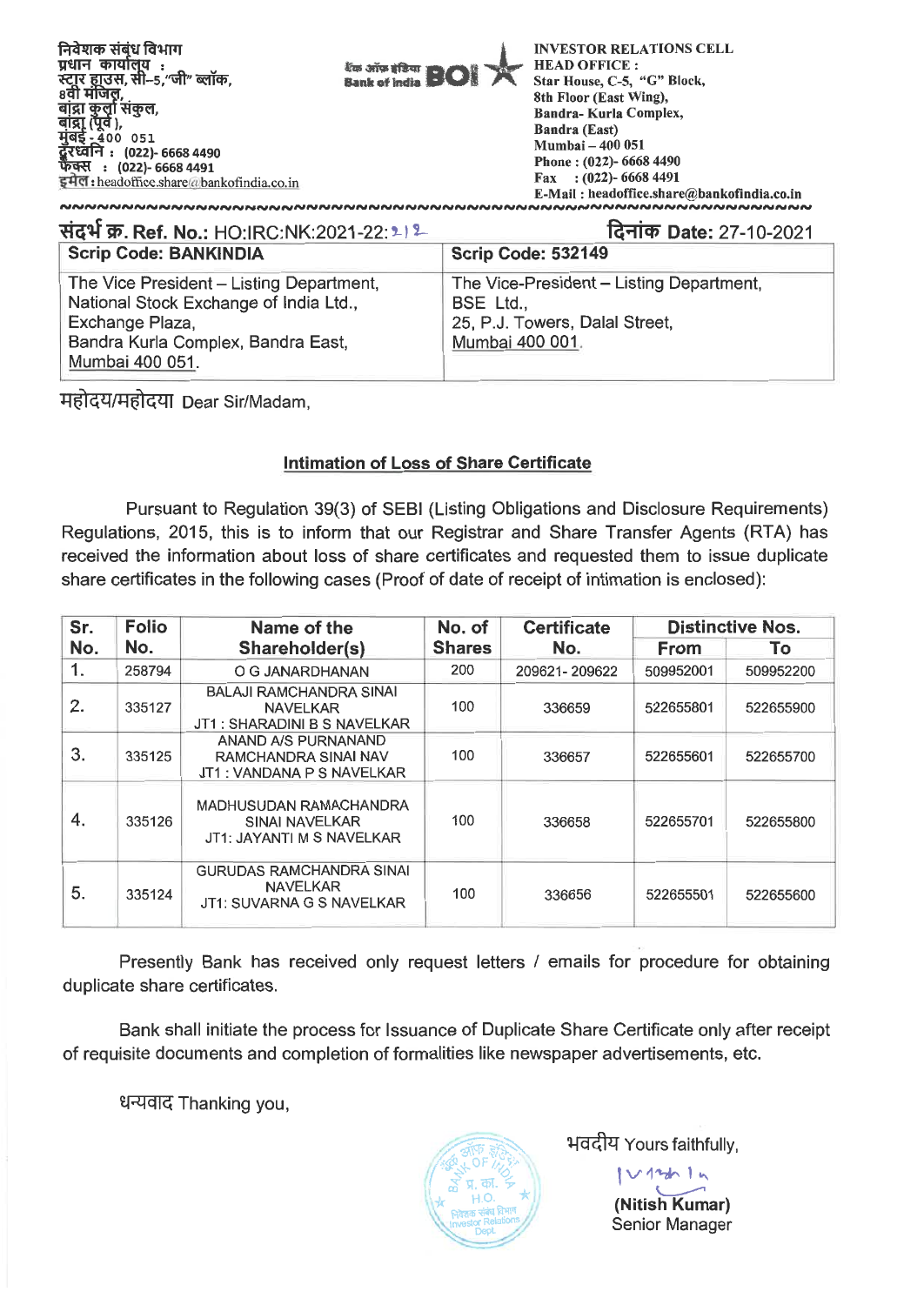| From:               | bssduplicate@bigshareonline.com                                                |
|---------------------|--------------------------------------------------------------------------------|
| Sent:               | Monday, October 25, 2021 5:18 PM                                               |
| To:                 | Rajesh Venkataraj Upadhya; Investor Relations Department                       |
| Cc:                 | ganesh@bigshareonline.com; jibu@bigshareonline.com;                            |
|                     | bhagwan@bigshareonline.com; Bssduplicate@Bigshareonline.Com                    |
| Subject:            | Duplicate Share Intimations Received On: 20211025 BANK OF INDIA - EQUITY Folio |
|                     | no: 258794                                                                     |
| <b>Attachments:</b> | 548942.pdf                                                                     |

CAUTION: This email originated from a source outside Bank of India. Do not click on links or open attachments unless you **reco** nize the sender and you know the content is safe

Dear Sir/Ma'am,

Please be informed that in terms of the provisions of the SEBI (LODR) Regulations, 2015, the Company is required to submit information regarding loss of share certificates and issue of duplicate certificates, to the stock exchange within two days of its getting information. Further, the said intimation has to be filed only through the mode of NEAPS filing for NSE and on listing bseindia.com for BSE and not via hard copy submission.

Accordingly, we are sharing herewith the receipt of the following request for loss of share certificate of the Company by shareholders, to enable you to comply with the said regulatory requirement within the timelines prescribed.

| Client Name                   |        | Cert. No   Dist. No From   Dist. NO. To   Folio No.   Quantity |           |        |     | <b>Name</b>     | JH | JH 2 |
|-------------------------------|--------|----------------------------------------------------------------|-----------|--------|-----|-----------------|----|------|
| <b>BANK OF INDIA - EQUITY</b> | 209621 | 509952001                                                      | 509952100 | 258794 | 100 | O G JANARDHANAN |    |      |
| BANK OF INDIA - EQUITY        | 209622 | 509952101                                                      | 509952200 | 258794 | 100 | O G JANARDHANAN |    |      |

Should you have any queries in respect of the aforesaid instruction kindly revert back.

Regards,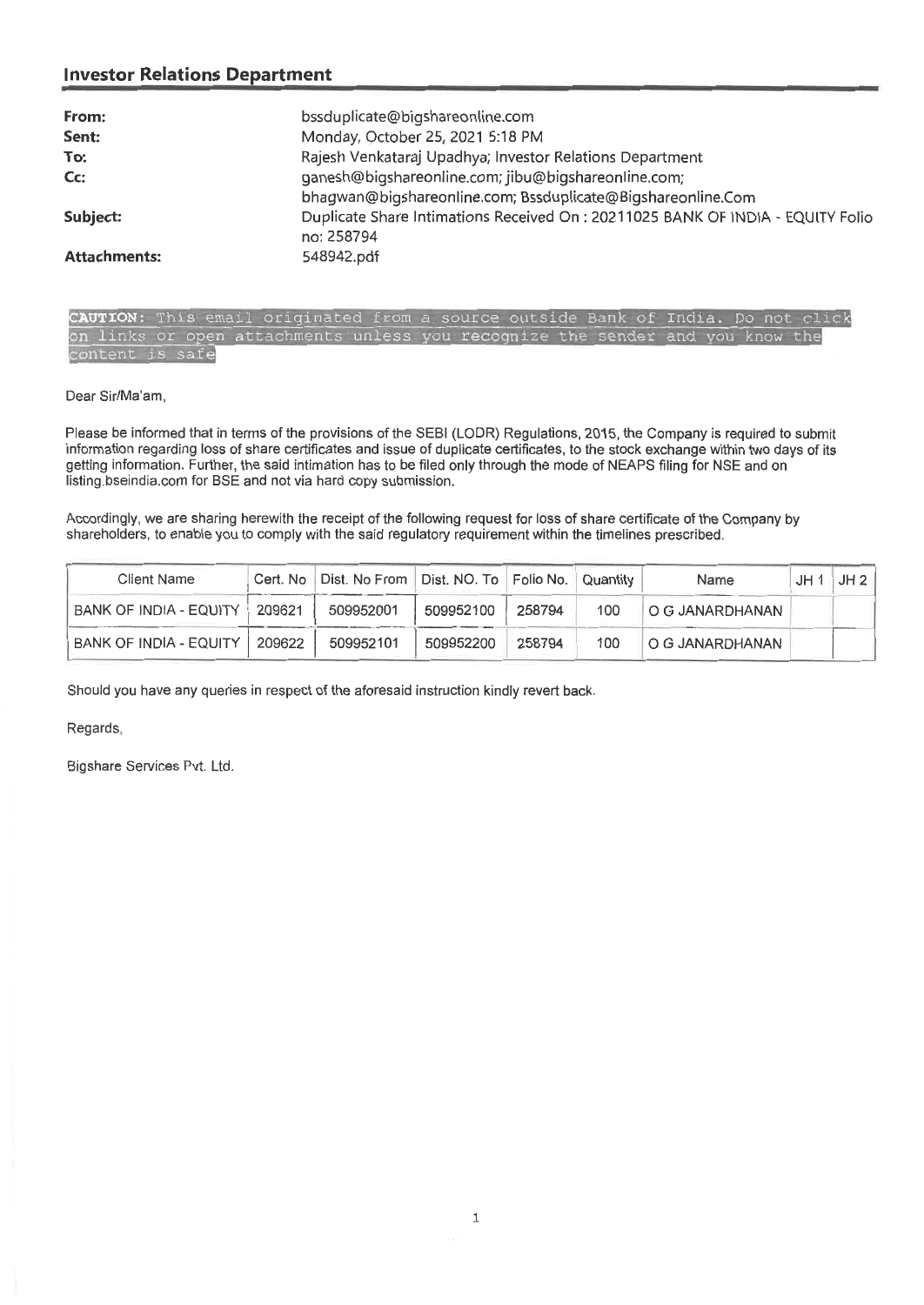BIGSHARE SERVICES PVT. LTD From, **J RANGANATHAN** S/0. 0.G JANARTHANAN 25 2021 25/27 , Rangi Street, Gugai, Salem — 636006  $\overline{A}$ Mobile no :9786030300 Sign.: To. M/S/BIGSHARE SERVICES PVT. LTD,  $\pi$ UNIT: BANK OF INDIA, Mumbai **• 548942**  Dear Sir/Madam, Reg: Share Transmission - Query Ref: FOLIO NUMBER: 258794/SHARES; 200 SHARES/ Ref. Id: 111021018

The mentioned client, he passed away on  $13/09/2015$ , he is the father of five (3 daughters and 2 sons). The said company folio shares has been misplaced, we want a new Certificate, and In the name of - J RANGANATHAN(claimant).He is already having "DEED OF GENERAL POWER OF ATTORNEY" from others. Kindly let us know the procedures to fulfil.

Thanking you

Salem YOURS TRULY,  $12$   $10$ <sup> $2021$ </sup>.

(J RANGANATHAN)

Enclosure; Pan card Xerox, Aadhar Card Xerox, Death Certificate of 0.G.JANARDHANAN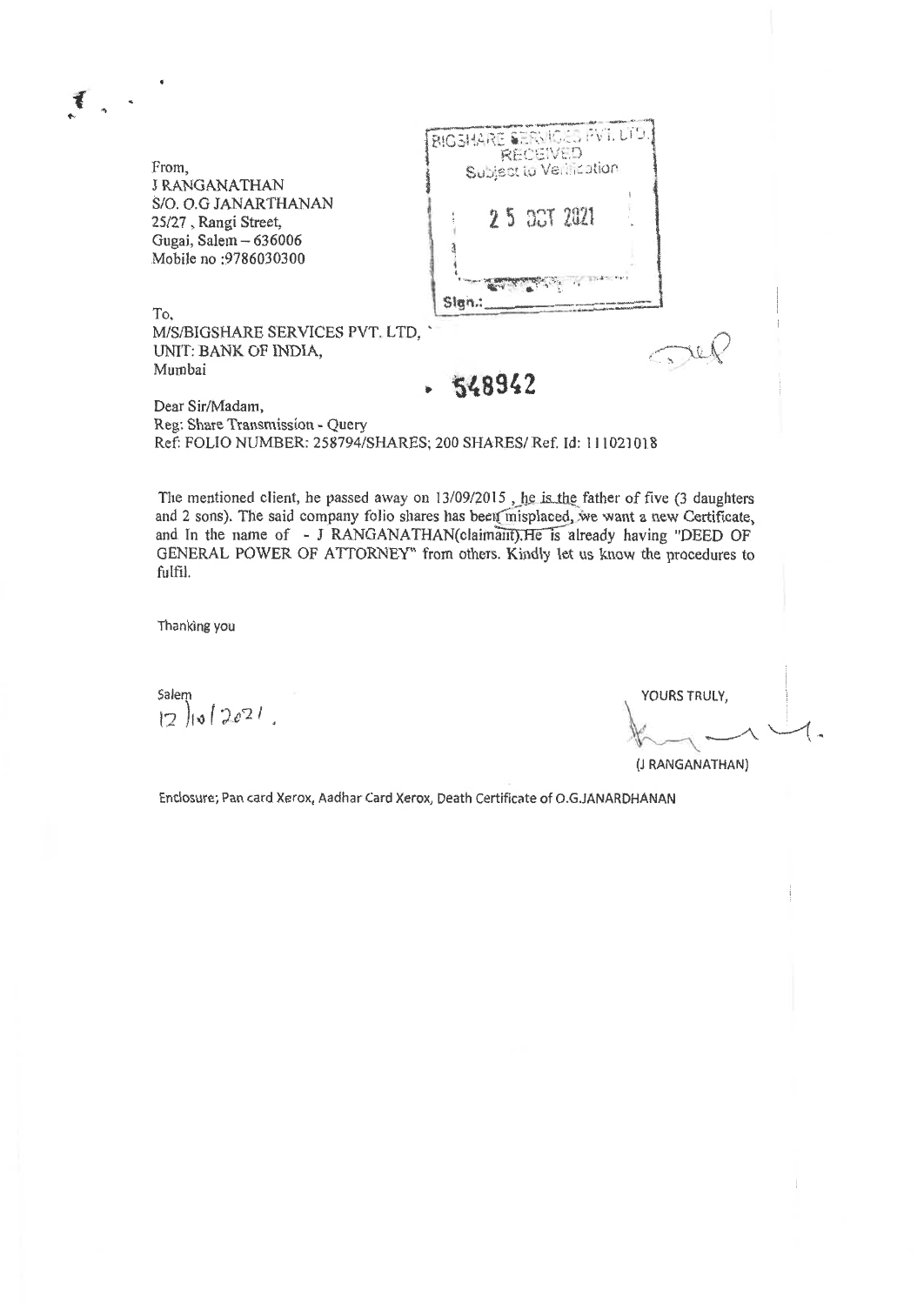| From:               | bssduplicate@bigshareonline.com                                                 |
|---------------------|---------------------------------------------------------------------------------|
| Sent:               | Tuesday, October 26, 2021 3:41 PM                                               |
| To:                 | Rajesh Venkataraj Upadhya; Investor Relations Department                        |
| Cc:                 | ganesh@bigshareonline.com; jibu@bigshareonline.com;                             |
|                     | bhagwan@bigshareonline.com; Bssduplicate@Bigshareonline.Com                     |
| Subject:            | Duplicate Share Intimations Received On : 20211026 BANK OF INDIA - EQUITY Folio |
|                     | no: 335127                                                                      |
| <b>Attachments:</b> | 549119.pdf                                                                      |

**UTION**: This email originated from a source outside Bank of India. Do not click<br>. links or open attachments unless you recognize the sender and you know the content is safe

Dear Sir/Ma'am,

Please be informed that in terms of the provisions of the SEBI (LODR) Regulations, 2015, the Company is required to submit information regarding loss of share certificates and issue of duplicate certificates, to the stock exchange within two days of its getting information. Further, the said intimation has to be filed only through the mode of NEAPS filing for NSE and on listing.bseindia.com for BSE and not via hard copy submission.

Accordingly, we are sharing herewith the receipt of the following request for loss of share certificate of the Company by shareholders, to enable you to comply with the said regulatory requirement within the timelines prescribed.

| Client Name                                | Cert.<br>No              | Dist. No<br>From | Dist. NO.<br>To | Folio<br>No. | Quantity | Name                                       | JH 1                      | JH |
|--------------------------------------------|--------------------------|------------------|-----------------|--------------|----------|--------------------------------------------|---------------------------|----|
| <b>BANK OF</b><br>INDIA -<br><b>EQUITY</b> | <b>Breward</b><br>336659 | 522655801        | 522655900       | 335127       | 100      | <b>BALAJI RAMCHANDRA</b><br>SINAI NAVELKAR | SHARADINI B S<br>NAVELKAR |    |

Should you have any queries in respect of the aforesaid instruction kindly revert back.

Regards,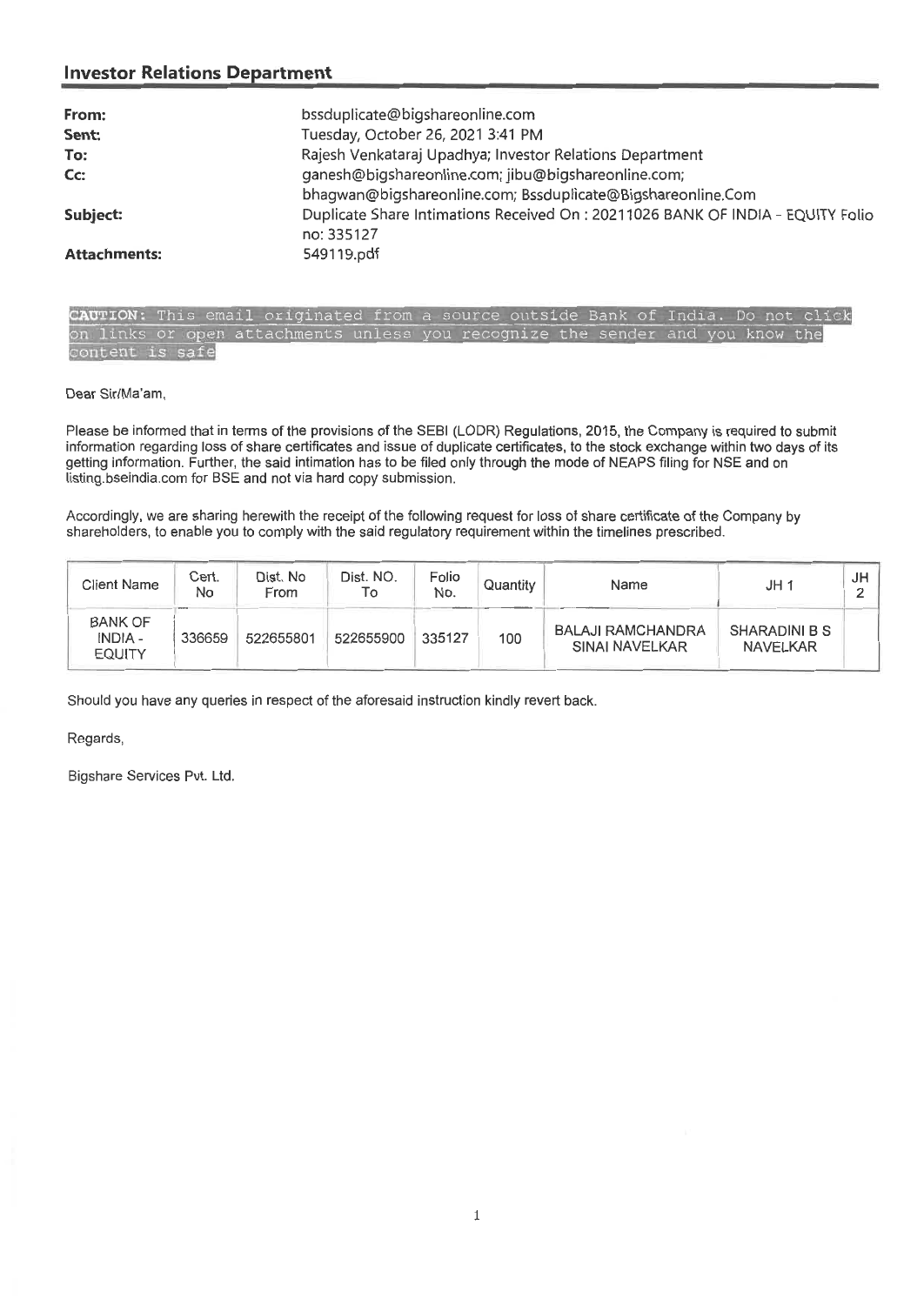|                  | SHARADINI B.S. NAVELKAR |
|------------------|-------------------------|
| From the desk of | 3AIRRD PONZELA          |
|                  | $SALCEPTE$ GOA 403.701  |
|                  | 19, 10, 2.02            |

| Sigghave Services Put. Ltd                                         |                                               | <b>BIGSKILAN DE</b>             |
|--------------------------------------------------------------------|-----------------------------------------------|---------------------------------|
| 1 <sup>51</sup> Floor, Bhavat Tin Wulls Blag.                      |                                               | <b>C</b> Subject to Ventication |
| Opp. Vasant Oasis, Makwana Rd. Maroc                               |                                               |                                 |
| Andheri (East), MUMBAT 400.059                                     | 549119                                        | $260$ CT 2021                   |
|                                                                    | REGISTERED/AD                                 |                                 |
| Dear Sirs,                                                         |                                               | Sign.:                          |
|                                                                    | Re: Folio Nº 335127                           |                                 |
|                                                                    | BANK OF INDIA $-100$ shares                   |                                 |
| After the sad demise of my husband,                                |                                               |                                 |
| MR. BALAJI RAMCHANDRA SINAI NAVELKAR, I have inlimated             |                                               |                                 |
| yourselves a/w submission of death certificate etc.                |                                               |                                 |
| As widow, joint-holder and legal heir of                           |                                               |                                 |
| Mr. Balaji R.S. Navelkar, 1 request you to kindly                  |                                               |                                 |
| assist me in having the above shares transmitted                   |                                               |                                 |
| in my name. I regret I am unable to trace the                      |                                               |                                 |
| ORIGINAL share certificate.                                        |                                               |                                 |
| As such, please guide me how to go about                           |                                               |                                 |
| the procedure to have my above investment                          |                                               |                                 |
| dematted, for which favour. I will always remain                   |                                               |                                 |
| grateful.                                                          |                                               |                                 |
| Thanking You                                                       |                                               |                                 |
|                                                                    |                                               |                                 |
|                                                                    | Yours faithfully<br>5739 9/01/21/3/01/07/2020 |                                 |
| Encl: attested cobyo D.C. MRS, SHARADINI B.S. NAVELKAR             |                                               |                                 |
|                                                                    |                                               |                                 |
| Neelgagan p S Please post me also a nomination form alw your reply |                                               |                                 |
|                                                                    |                                               |                                 |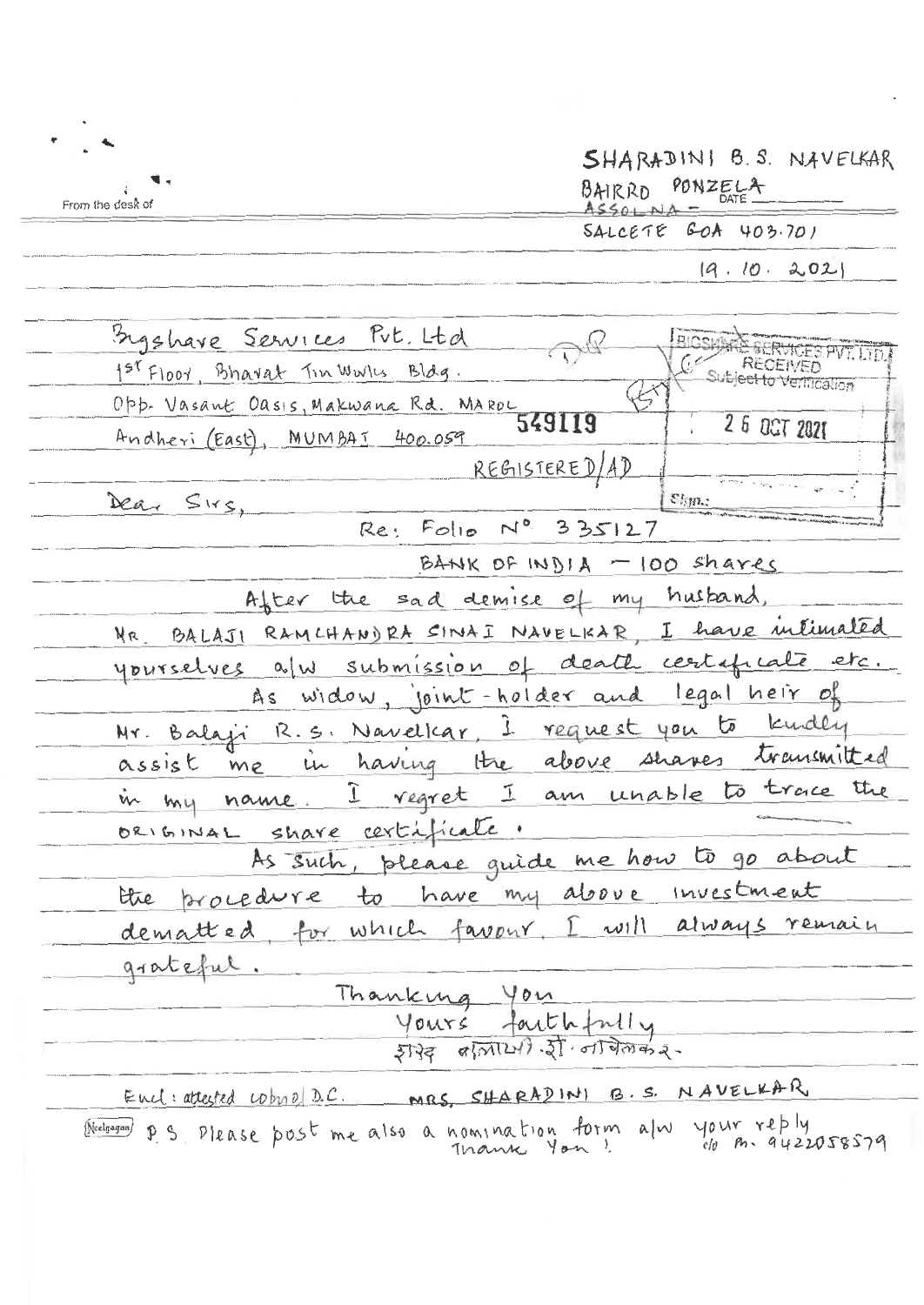| From:               | bssduplicate@bigshareonline.com                                                |
|---------------------|--------------------------------------------------------------------------------|
| Sent:               | Tuesday, October 26, 2021 3:53 PM                                              |
| To:                 | Rajesh Venkataraj Upadhya; Investor Relations Department                       |
| Cc:                 | ganesh@bigshareonline.com; jibu@bigshareonline.com;                            |
|                     | bhagwan@bigshareonline.com; Bssduplicate@Bigshareonline.Com                    |
| Subject:            | Duplicate Share Intimations Received On: 20211026 BANK OF INDIA - EQUITY Folio |
|                     | no: 335125                                                                     |
| <b>Attachments:</b> | 549125.pdf                                                                     |

CAUTION: This email originated from a source outside Bank of India. Do not click on links or open attachments unless you recognize the sender and you know the content is safe

Dear Sir/Ma'am,

Please be informed that in terms of the provisions of the SEBI (LODR) Regulations, 2015, the Company is required to submit information regarding loss of share certificates and issue of duplicate certificates, to the stock exchange within two days of its getting information. Further, the said intimation has to be filed only through the mode of NEAPS filing for NSE and on listing.bseindia.com for BSE and not via hard copy submission.

Accordingly, we are sharing herewith the receipt of the following request for loss of share certificate of the Company by shareholders, to enable you to comply with the said regulatory requirement within the timelines prescribed.

| Client Name                                       | Cert.<br>No | Dist. No<br>From | Dist. NO.<br>То | Folio<br>No. | Quantity | Name                                        | JH <sub>1</sub>                | JH |
|---------------------------------------------------|-------------|------------------|-----------------|--------------|----------|---------------------------------------------|--------------------------------|----|
| <b>BANK OF</b><br><b>INDIA -</b><br><b>EQUITY</b> | 336657      | 522655601        | 522655700       | 335125       | 100      | ANAND A/S PURNANAND<br>RAMCHANDRA SINAI NAV | VANDANA P S<br><b>NAVELKAR</b> |    |

Should you have any queries in respect of the aforesaid instruction kindly revert back.

Regards,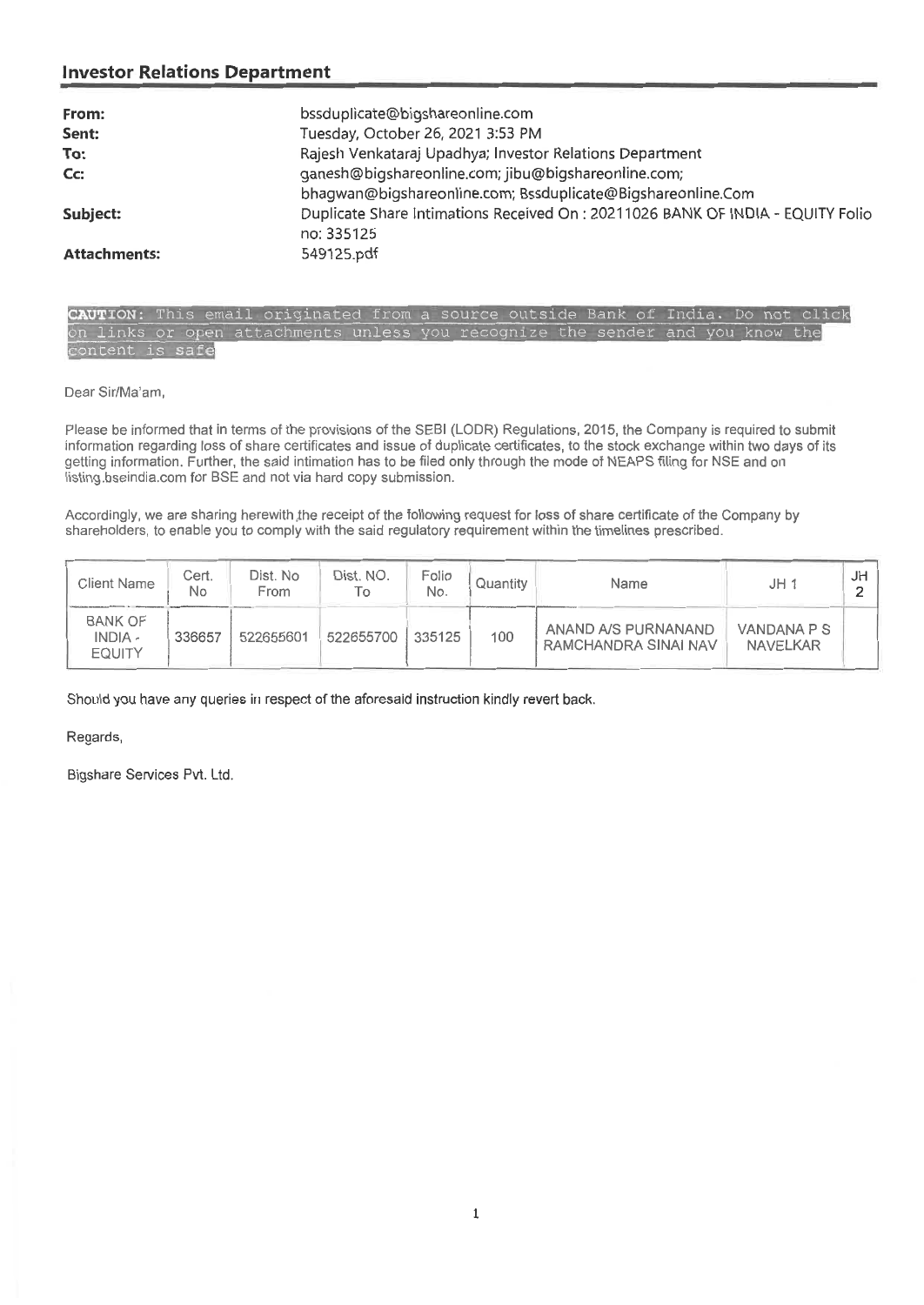ANAND  $A|S$  PURNANAND RAMCHANDRA. SINAI NAVELKAR BAIRRD-PUNZELA ASSOLNA, SALCETE GOA. 403701

From the desk of

Der  $19 - 10 - 2021$ BARE SERVICES PVI. LID Bigshare Services Rut Ltd. Subject to Value Ton Oasis: Makwana Rd opp Vasant 2 6 OCT 2021 Andhem (East) MARU1 400.059 Emmuni Slon, 549125 Dear Sirs Re: BANK OF INDIA - 100 shaves  $F_0 \parallel p N^0$ : 335125 This is to inform you that I we wish to demat our above shares and to enable us do the we are handicapped because we are unable same, to locate the ORIGINAL share certificate Kindly guide us through the procedure to obtain a duplicate share certificate a proceed to demat the same at an early date  $oblige.$ and Thanking you, yours faithfully S. to  $\mathbf{A}$ Purnanaud Anand A/S  $R.5$  , Navciker White  $2.$ P. S. Navelkar Vandana

Neelgagan)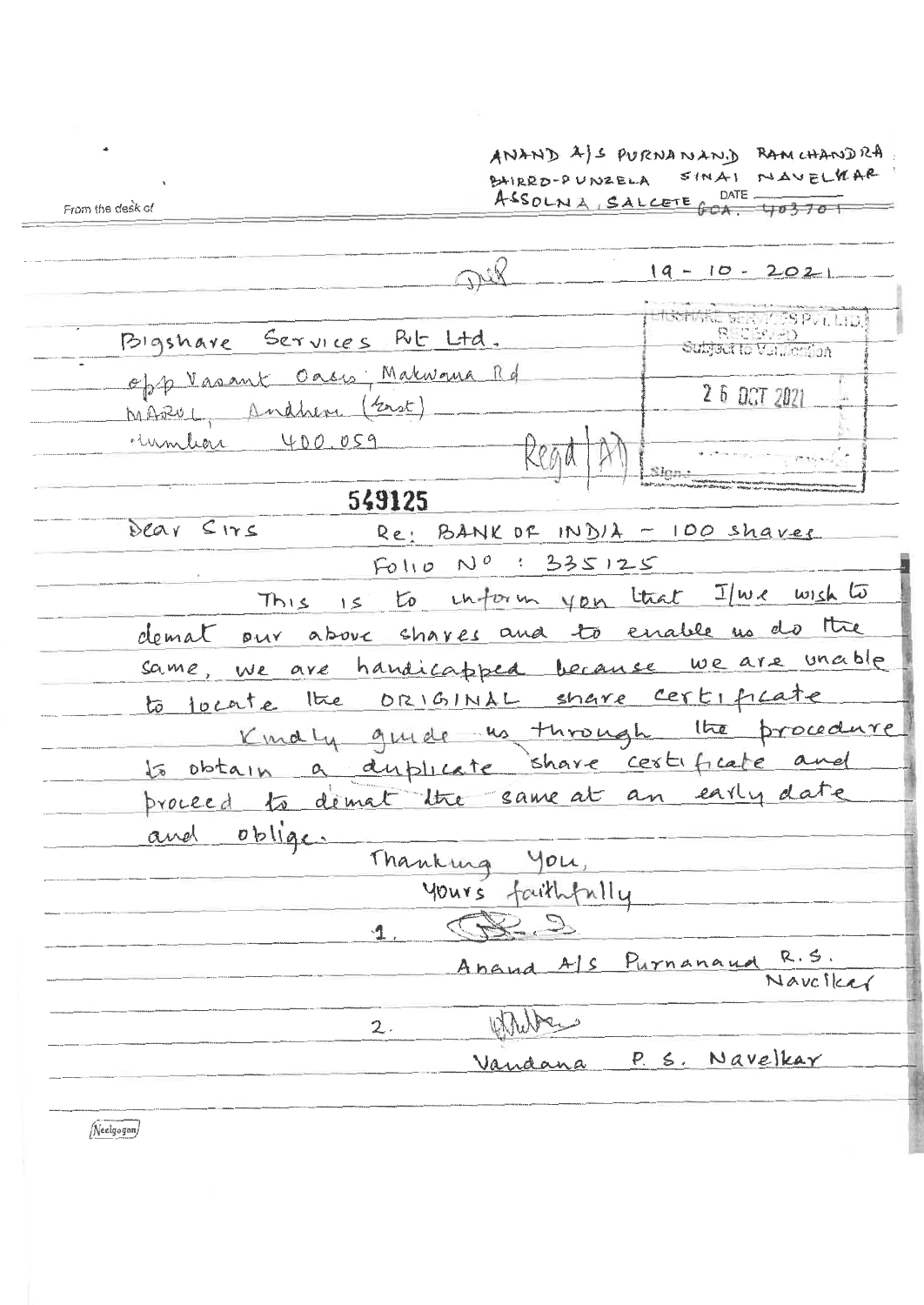| From:               | bssduplicate@bigshareonline.com                                                 |
|---------------------|---------------------------------------------------------------------------------|
| Sent:               | Tuesday, October 26, 2021 3:55 PM                                               |
| To:                 | Rajesh Venkataraj Upadhya; Investor Relations Department                        |
| Cc:                 | ganesh@bigshareonline.com; jibu@bigshareonline.com;                             |
|                     | bhagwan@bigshareonline.com; Bssduplicate@Bigshareonline.Com                     |
| Subject:            | Duplicate Share Intimations Received On : 20211026 BANK OF INDIA - EQUITY Folio |
|                     | no: 335126                                                                      |
| <b>Attachments:</b> | 549126.pdf                                                                      |

CAUTION: This email originated from a source outside Bank of India. Do not click links or open attachments unless you recognize the sender and you know the is safe

Dear Sir/Ma'am,

Please be informed that in terms of the provisions of the SEBI (LODR) Regulations, 2015, the Company is required to submit information regarding loss of share certificates and issue of duplicate certificates, to the stock exchange within two days of its getting information. Further, the said intimation has to be filed only through the mode of NEAPS filing for NSE and on listing.bseindia.com for BSE and not via hard copy submission.

Accordingly, we are sharing herewith the receipt of the following request for loss of share certificate of the Company by shareholders, to enable you to comply with the said regulatory requirement within the timelines prescribed.

| <b>Client Name</b>                                | Cert.<br>No | Dist. No<br>From | Dist. NO.<br>l O | Folio<br>No. | Quantity | Name                                                      | JH <sub>1</sub>         | JH |
|---------------------------------------------------|-------------|------------------|------------------|--------------|----------|-----------------------------------------------------------|-------------------------|----|
| <b>BANK OF</b><br><b>INDIA -</b><br><b>EQUITY</b> | 336658      | 522655701        | 522655800        | 335126       | 100      | <b>MADHUSUDAN</b><br>RAMACHANDRA SINAI<br><b>NAVELKAR</b> | JAYANTI M S<br>NAVELKAR |    |

Should you have any queries in respect of the aforesaid instruction kindly revert back.

Regards,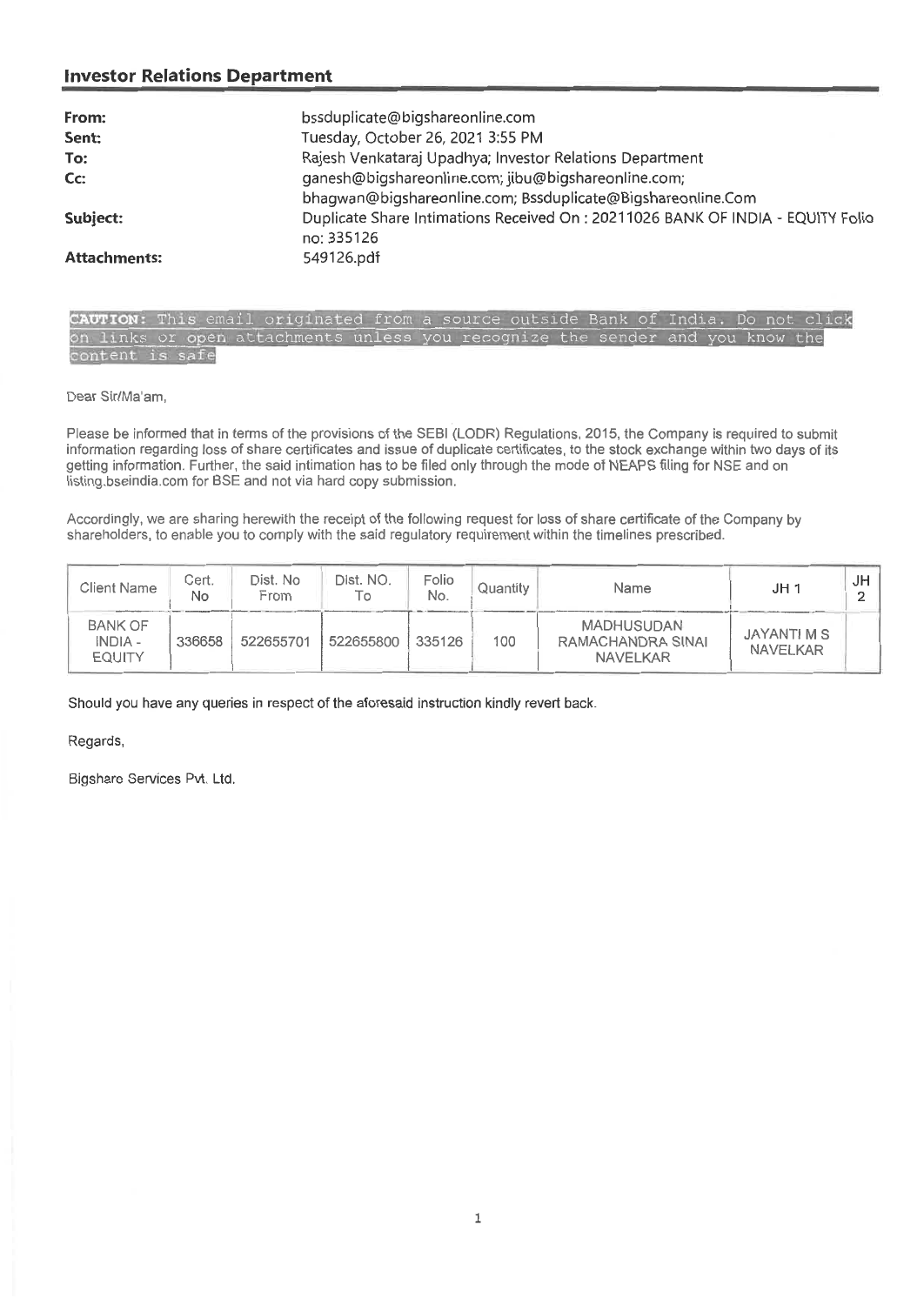MADHUSUDAN RAMACHANDRA SINAT NAVELKAR BAIRD PUNZELA, ASSOLNA SALGETEDATE.  $50A$ , 403701

From the desk of

 $19.10.202$ 

BIGSHARE SERVICES PVT. LT BIGSHARE SERVICES PUT. LTD Subject to Vurtication Andher (last) Number 26 067 2021 MARUL  $400.059$ Read 549126 Dear Sirs Re: BANK OF INDIA - 100 shares  $N^0$  335126  $F_{\mathcal{O}}|_{\mathcal{O}}$ This is to inform you that I we wish to demat our above shares and to enable us do the same, we are handicapped because we are unable to locate the original share certifate Kindly gruide us through the procedure to go about acquiring a dublicate share certificate and proceed to demat the same at an early date. Thanking You Yours faithfully  $x \times T$ Madhnsudan R.S Navelkal J.M. Nal  $2.$ Jayanti M.S. Navelkar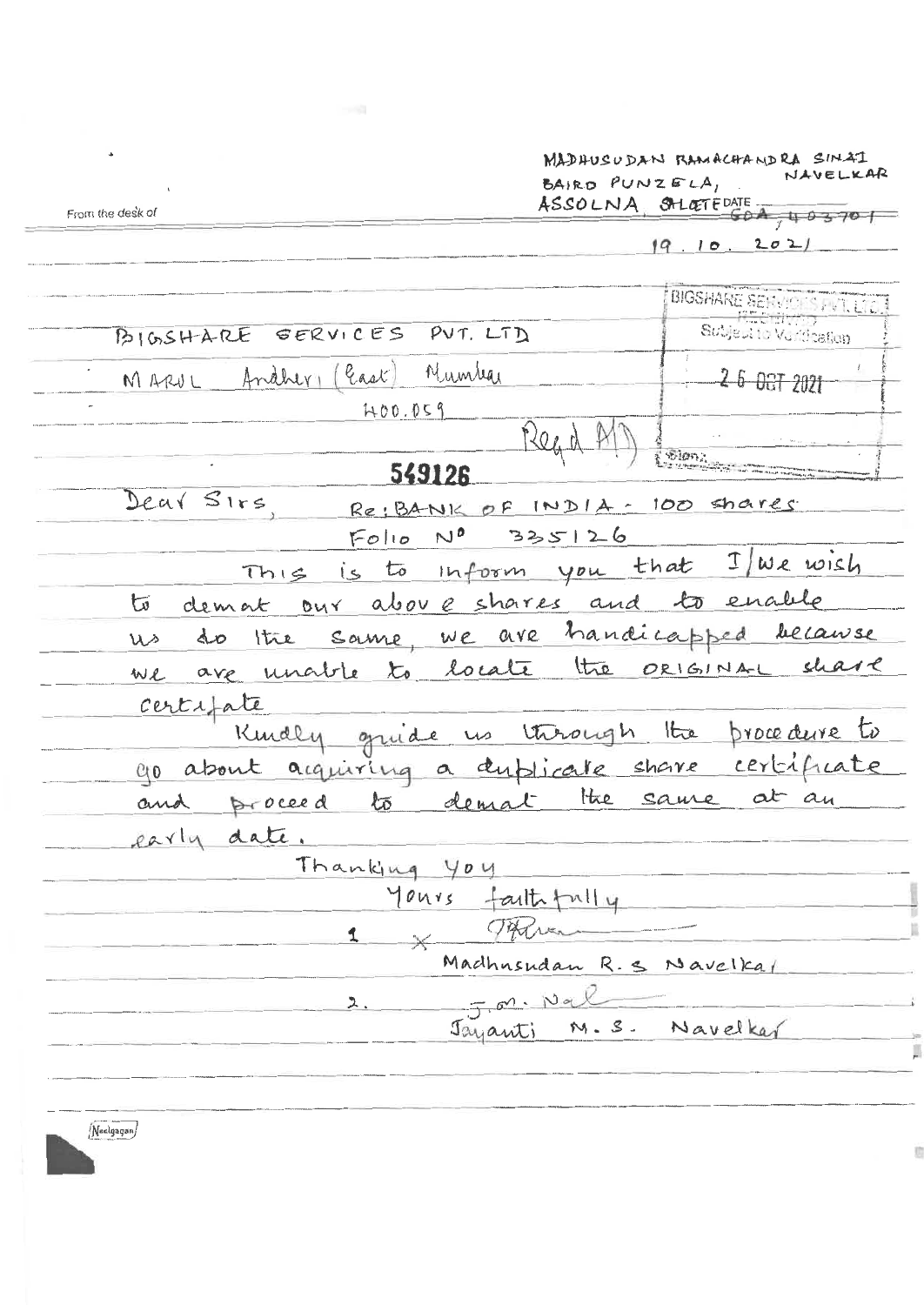| From:               | bssduplicate@bigshareonline.com                                                 |  |  |  |  |  |
|---------------------|---------------------------------------------------------------------------------|--|--|--|--|--|
| Sent:               | Tuesday, October 26, 2021 3:58 PM                                               |  |  |  |  |  |
| To:                 | Rajesh Venkataraj Upadhya; Investor Relations Department                        |  |  |  |  |  |
| Cc:                 | ganesh@bigshareonline.com; jibu@bigshareonline.com;                             |  |  |  |  |  |
|                     | bhagwan@bigshareonline.com; Bssduplicate@Bigshareonline.Com                     |  |  |  |  |  |
| Subject:            | Duplicate Share Intimations Received On : 20211026 BANK OF INDIA - EQUITY Folio |  |  |  |  |  |
|                     | no: 335124                                                                      |  |  |  |  |  |
| <b>Attachments:</b> | 549127.pdf                                                                      |  |  |  |  |  |

India. Do not click CAUTION: This email originated from a source outside Bank of links or open attachments unless you recognize the sender and you know the  $a$ fe

Dear Sir/Ma'am,

Please be informed that in terms of the provisions of the SEBI (LODR) Regulations, 2015, the Company is required to submit information regarding loss of share certificates and issue of duplicate certificates, to the stock exchange within two days of its getting information. Further, the said intimation has to be filed only through the mode of NEAPS filing for NSE and on listing.bseindia.com for BSE and not via hard copy submission.

Accordingly, we are sharing herewith the receipt of the following request for loss of share certificate of the Company by shareholders, to enable you to comply with the said regulatory requirement within the timelines prescribed.

| Client Name                                | Cert.<br>No | Dist. No<br>From | Dist. NO.<br>To | Folio<br>No. | Quantity | Name                                                  | JH 1                           | JH |
|--------------------------------------------|-------------|------------------|-----------------|--------------|----------|-------------------------------------------------------|--------------------------------|----|
| <b>BANK OF</b><br>INDIA -<br><b>EQUITY</b> | 336656      | 522655501        | 522655600       | 335124       | 100      | <b>GURUDAS</b><br>RAMCHANDRA SINAI<br><b>NAVELKAR</b> | SUVARNA G S<br><b>NAVELKAR</b> |    |

Should you have any queries in respect of the aforesaid instruction kindly revert back.

Regards,